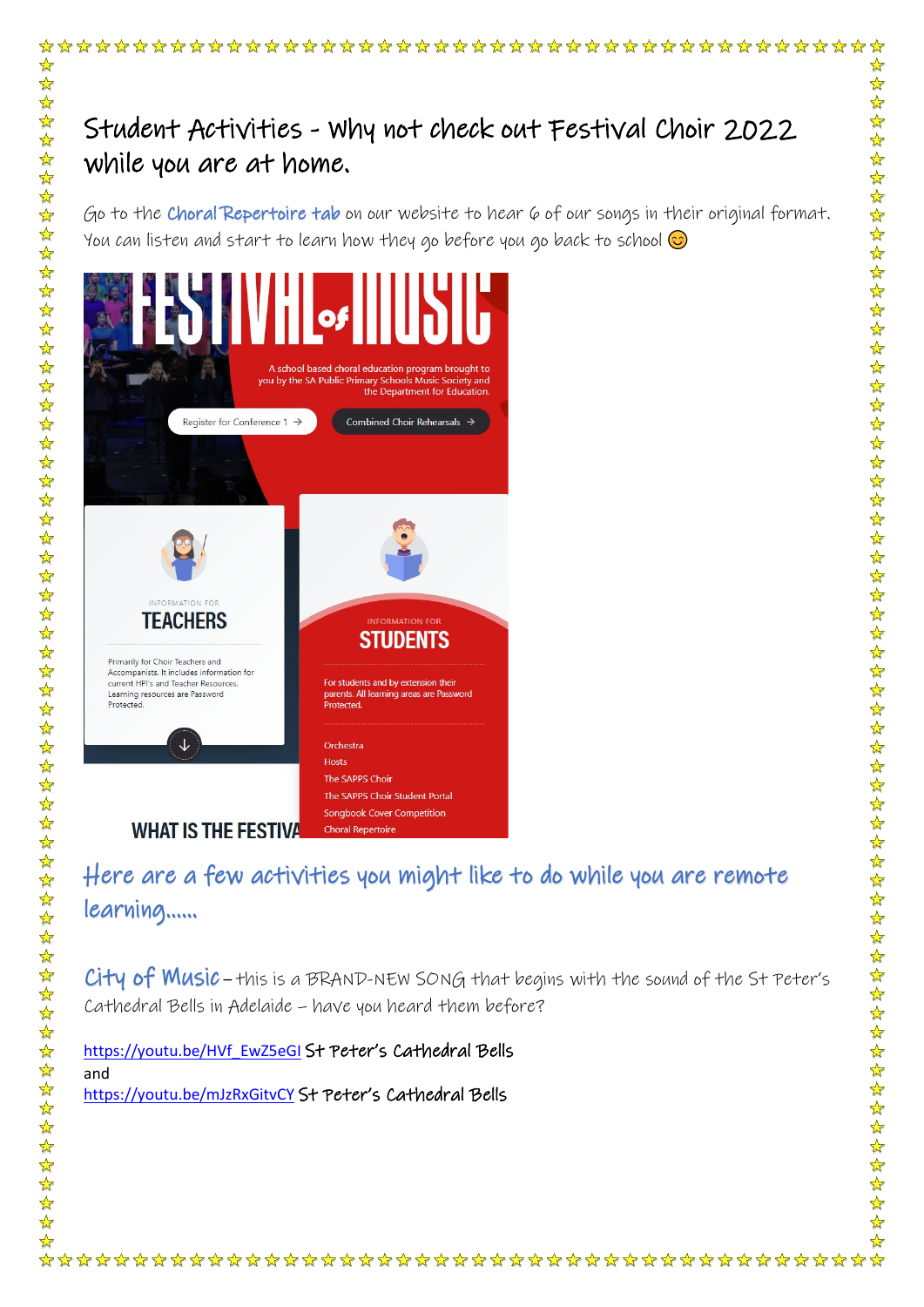## Lost the Plot is an Australian song - here are the words that you will sing  $\sigma$

They appeared in this text written by Michael Leunig and Paul Stanhope used them in his song.

He's lost the plot, they say, But it simply isn't true: You can't just lose the plot; It's stuck to you!

Nor can it be chucked out Or thrown into a pit: You can't just dump the plot; You're stuck to it!

But you can soak the plot And loosen it with tears And slowly peel it back; It could take years.

And you can lose your face, And you can lose a lot. And feel blessed when they say, He's lost the plot! leunig

Do you love 'SPACE' and learning about the planets and the sun and the moon?

Have you been to the Space Discovery Centre on North Terrace?

Have a look at this website - <https://spaceplace.nasa.gov/menu/play/>

One of our songs is called When Galaxies Collide https://viewspace.org/interactives/unveiling\_invisible\_universe/interacting\_galaxies/future\_of\_the\_milky [way](https://viewspace.org/interactives/unveiling_invisible_universe/interacting_galaxies/future_of_the_milky_way)

<https://spaceplace.nasa.gov/menu/space/>What is a galaxy?

Another song is Stargazers<https://spaceplace.nasa.gov/star-cookies/en/>

Check out the Astronomy picture of the day <https://apod.nasa.gov/apod/astropix.html>

Humans in Space – BTN has some great clips to view <https://www.abc.net.au/btn/classroom/humans-in-space/10526760>